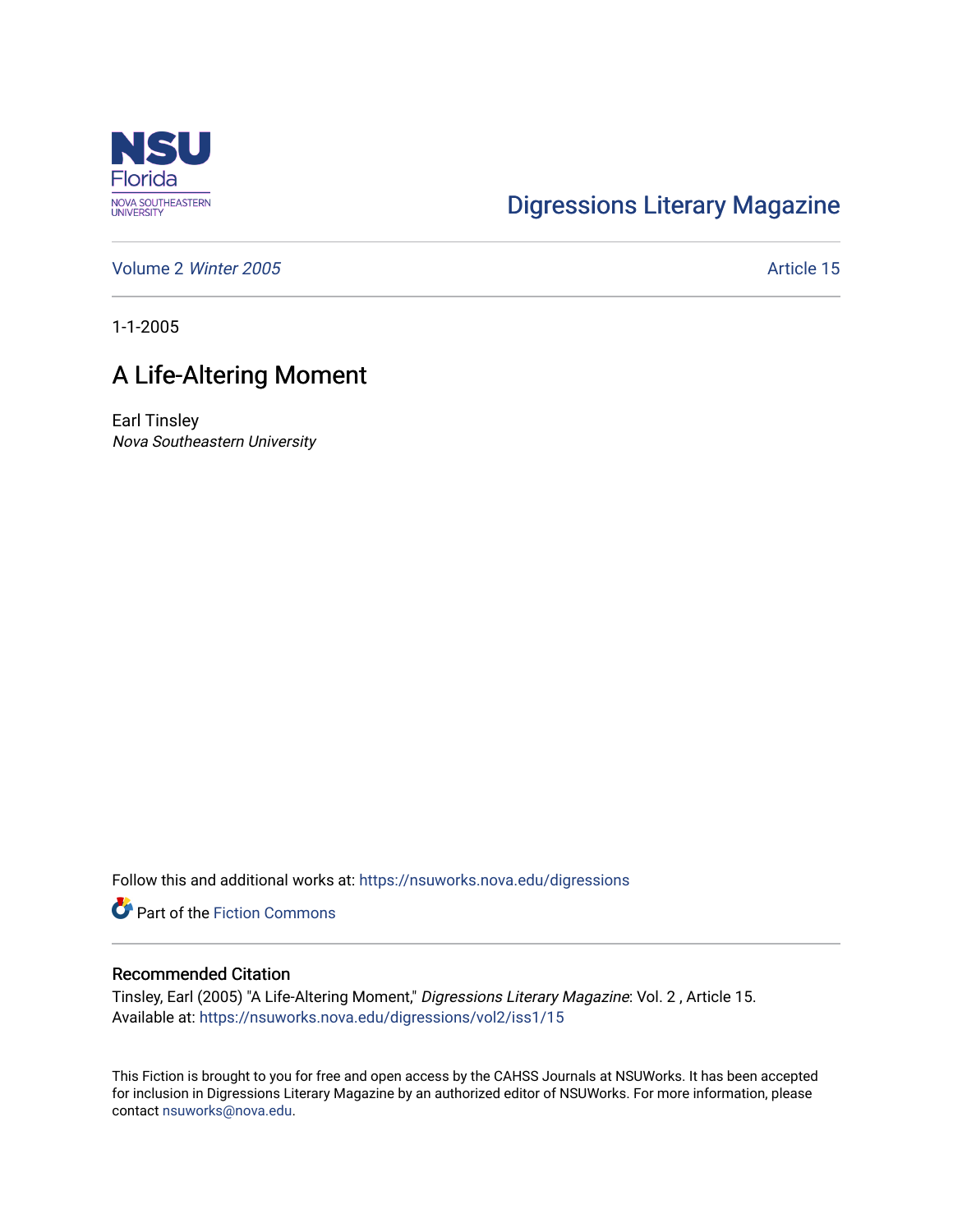## A Life-Altering Moment

*Off the coast of Maui stands Weston College, 300,000 square feet and 4 stories tall, surrounded by tons of green acre to the right and to the left, the hot sandy beach of Hawaii. One of Weston College's most known residents is athletic scholar Cody Dallas- tall, dark, and blonde - all the natural qualities for Maui's local playboy. He is a man with a mission, a man who will break all the rules to bed his next mark. There isn't a day that goes by that the entire student body is not talking about Cody and his latest conquests. Infamous stories involve the gym stadium, the woods during a camping trip and the principal's car. This time Cody has his eye on Ally Carter, dark-haired beauty with emerald green eyes. She is president of the Student Government and very independent, not feeling she has to be fulfilled by the love of a man.*

Ally opens her locker as her friend, Sierra, shouting her name from down the hall, approaches steadfastly.

"Hey, have you seen the latest issue of the Spectator?" Sierra inquires of Ally, holding the paper in front of her. Ally places her books in her locker and then remarks flatly.

"Let me guess? Cody Dallas on the cover, caught with his trousers down yet again with another bimbo."

"How did you guess?" Sierra returns the sarcasm with a coy smile. Ally does not take the question lightly, shoving the locker door from her view.

"Please tell me what it is that the whole female population sees in this guy. I mean, what is the notch count up to now? Sierra spies the cover. "Well, he does have killer assets.

Ally grimaces a look of utter disgust, "I'm going to pretend that I did not hear that come from your mouth. Now can we please change the subject, I think Cody Dallas is the topic of far too many conversations already."

"Well, are you still planning on going to the party at Club Reuters tonight?" Ally tilts her head to the side, contemplating for a second. "I don't know." She returns her attention back to her locker and grabs her Governmental Science book. "I have a lot of work to catch up on tonight."

"Come on, you're always studying. It's been a while since you've actually gone out and partied with us. Mel and Keesha are really looking forward to seeing you."

"Well, we do go to the same school. Surely we can commune during lunch or something." Sierra gives her a look of disappointment.

"Come on, you know that's not the same. The girls miss hanging out with you and so do I. I was hoping this party would be a chance for us to change that." Ally face loses a bit of its color and glow as she sighs within, hesitantly approaching the subject.

"This party is really important to you, isn't you?" She asks.

"Yeah!"

"Then I'll go." She says with as much enthusiasm as she can muster before Sierra blindsides her with a quick hug. Men, Cody Dallas among them, interrupt their embrace as they march through the

17

*earl tinsley*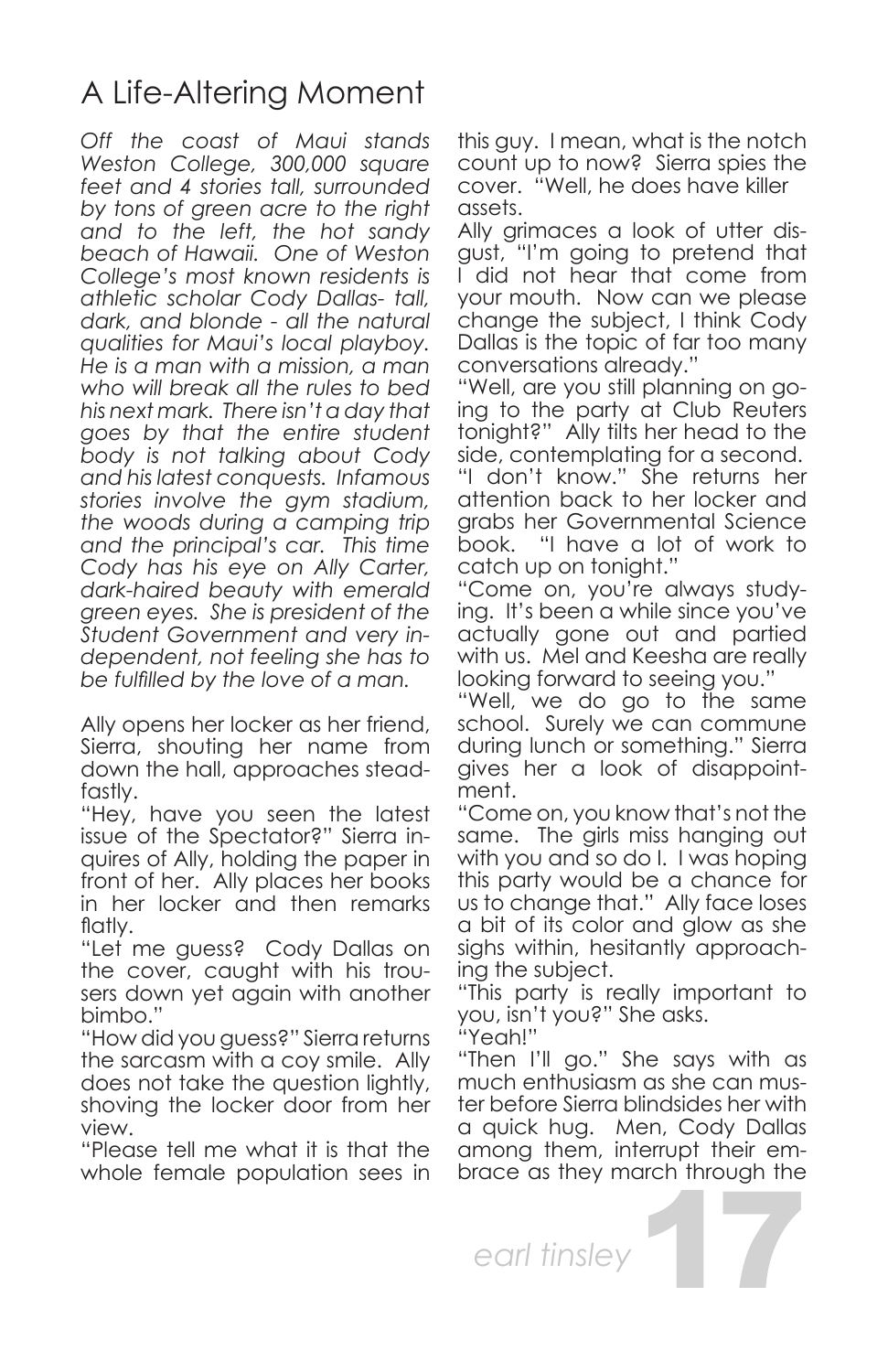hall rooting for the Titans. "Oh great, here comes the playboy."

"Looking good, Cody!" surrounding girls shout.

He flashes a smile. "With fans like you, I can't help it."

Ally overhears and gives him an evil stare, amazed by his conceited gall. Just then, Trisha Heckler, Cody's latest conquest and head school cheerleader, passes through the hall.

"Hey Trish, phenomenal." He says, flashing her a smile. Her face is cryptic; no sign of anger or pure excitement as she approaches Cody and his boys with the latest copy of the Spectator.

 "Name the time and place, and I'll be there." She smiles, blows him a kiss and marches off, strutting her behind. Cody and the guys clamor around and watch as she darts off.

Ally feels a churn in her stomach at the scene. "I guess some people just have no self-respect, but that's her problem, I have a class to get to. I'll see you later."

"Yeah, at Club Reuters." Ally hints onto the reminder and gives Sierra a slight smile before moving along, right smack into Cody Dallas. Ally gasps and her eyes widen when she realizes whom she bumped into.

"Ms. Carter, a pleasure." He smiles with his pearly whites.

"I'm surprised you remember my name, Mr. Dallas. With all the women you bed, I figured it might be hard to track. Excuse me." She feigns a slight grin and then brushes pass him.

Nick shivers. Ooh! Was it me or did a cold front just pass through?

"You can't please them all."

"And he has most of the girls eating right out of his hand. How do

18*earl tinsley*

you do it?"

"It's all about the confidence, Jesse. A real woman likes a man who takes charge and is not afraid to show what he has to offer." Cody remarks in a cocky fashion.

"Well, if you keep bedding them the way you are, soon there won't be any fish left in the sea."

"I can always move to another school, hell, another country. But you're right, my latest conquests have been a little easy, cheerleaders and sorority girls."

"So what are you going to do?" Nick queries.

"Pursue the unexpected. There is a party at Club Reuters tonight and I hear Ms. Carter is going to be there." Cody grins. Nick and Jesse pause for a second before breaking out in laughter.

"You think you're going to get Ally Carter to put out? You have game, but not that much."

"You both were just singing my praises a minute ago and now what? You doubt my powers of persuasion?" Nick and Jesse smile at one another. Nick then makes a wager.

"All right, fifty dollars says you come back to the dorm needing a cold shower."

Cody rises to the occasion.

"You're on because one hundred dollars says that a few minutes alone with Ally Carter and I'll have her doing things she can only imagine… well, that she could have only imagined."

Following Cody's declaration, the bell sounds and he and his friends head for class. \*\*\*\*\*\*

The bright afternoon sun was finally going down and evening was approaching, slowly but surely. Outside Club Reuters, cars were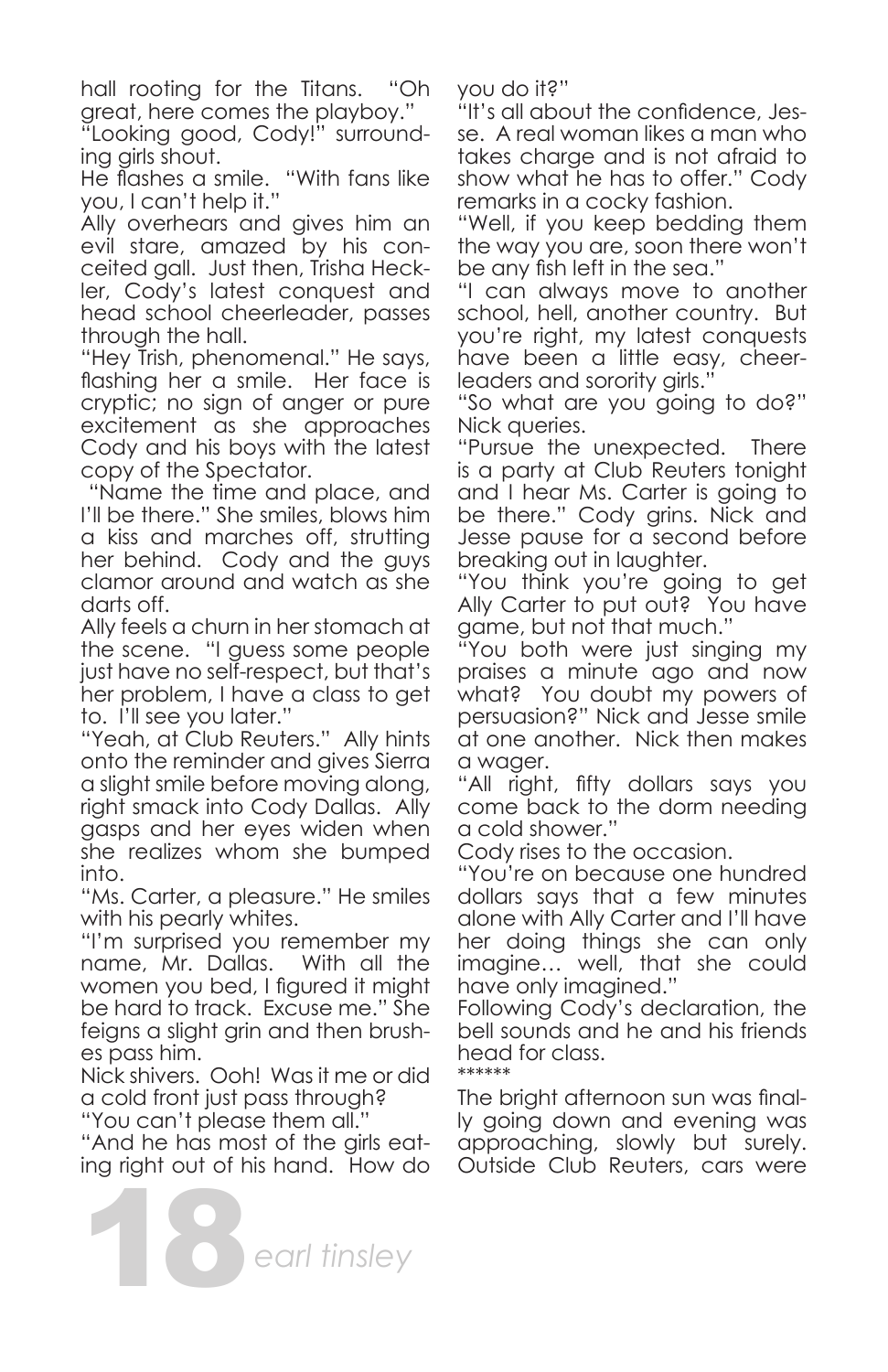pulling up left and right into the parking lot. Some of the latest arrivals were already near drunk as they stumbled out of the back seats of their cars, hanging onto their dates with dazed looks in their eyes. Inside, the dance floor is packed with guests, their bodies and movements illuminated by the spectrum of colors shining down below them. The spectrum of blue and red gives the dance floor an almost disco feeling as the loud, pumping sounds of "If I Want To" by Usher plays in the foreground.

Near the bar, Sierra along with her two other gal pals, Keesha and Mel, have been waiting for about half an hour for Ally to show up.

"Where the hell is Ally? I thought you said she was coming."

"Don't worry, she'll be here." says Sierra, attempting to justify Ally's tardiness. "She's probably having car troubles or something--"

Mel growls, jerking her head back. "How many times have we heard that before?"

Keesha chimes in, "Mel is right, Sierra. Lately, all Ally can think about is her next study group or SGA or some other life shattering commitment and we're the ones left out in the cold." She narrows her left eyebrow, turning halfway and placing her drink on the bar. "Well, guess what, we're sick of<br>it." She grabs hold of her purse She grabs hold of her purse and starts walking off. "Ally's not the only one with commitments. Let's go, Mel!" Mel gives Sierra an apologetic look, and then follows Keesha's lead.

Sierra shouts out to their backs as the space between them widens gradually. "Oh come on guys- guys!" She groans, throwing back her head and sighing in exasperation at the ceiling.

Meanwhile, Ally approaches the entrance of Reuters, her hair falling down against the back of her red dress. As she nears the entrance, her insides wrap in knots and her knees begin to feel weak.

"What was I thinking agreeing to do this?" She says to herself as she takes that first step inside the club, hearing Britney Spears' "My Prerogative" playing as she spies a gang of students scattered everywhere, making out and getting drunk, some even undressing right before her eyes. Turning away, across the room, she catches sight of Cody in his loose blue jeans and black flannel shirt playing pool and scoring shots of beer. "Great, could I need more of a sign that this was a bad idea?" She fells herself as she turns around, preparing to head out the door, but Sierra mysteriously jumps out in front of her.

"There you are."

"When you said party, I had no idea this many people were going to be here." She looks nervously at the scene around her.

"Come on Ally, you're smart. When there's a party, people are going to come."

"Yeah, well, this isn't my scene, so I'm going to say my hellos to Keesha and Mel and then I'm out of here."

"Keesha and Mel got sick of -- " Sierra starts to explain, but catches sight of Cody across the room, who is shooting beer caps with<br>Jesse and Nick. "You're leav-Jesse and Nick. ing because Cody is here, aren't you?"

"I cannot see myself having fun with Weston College's resident playboy right in the vicinity. So why don't you direct me over to Mel and Keesha so we can play a ten minute catch-up before I

*earl tinsley*

19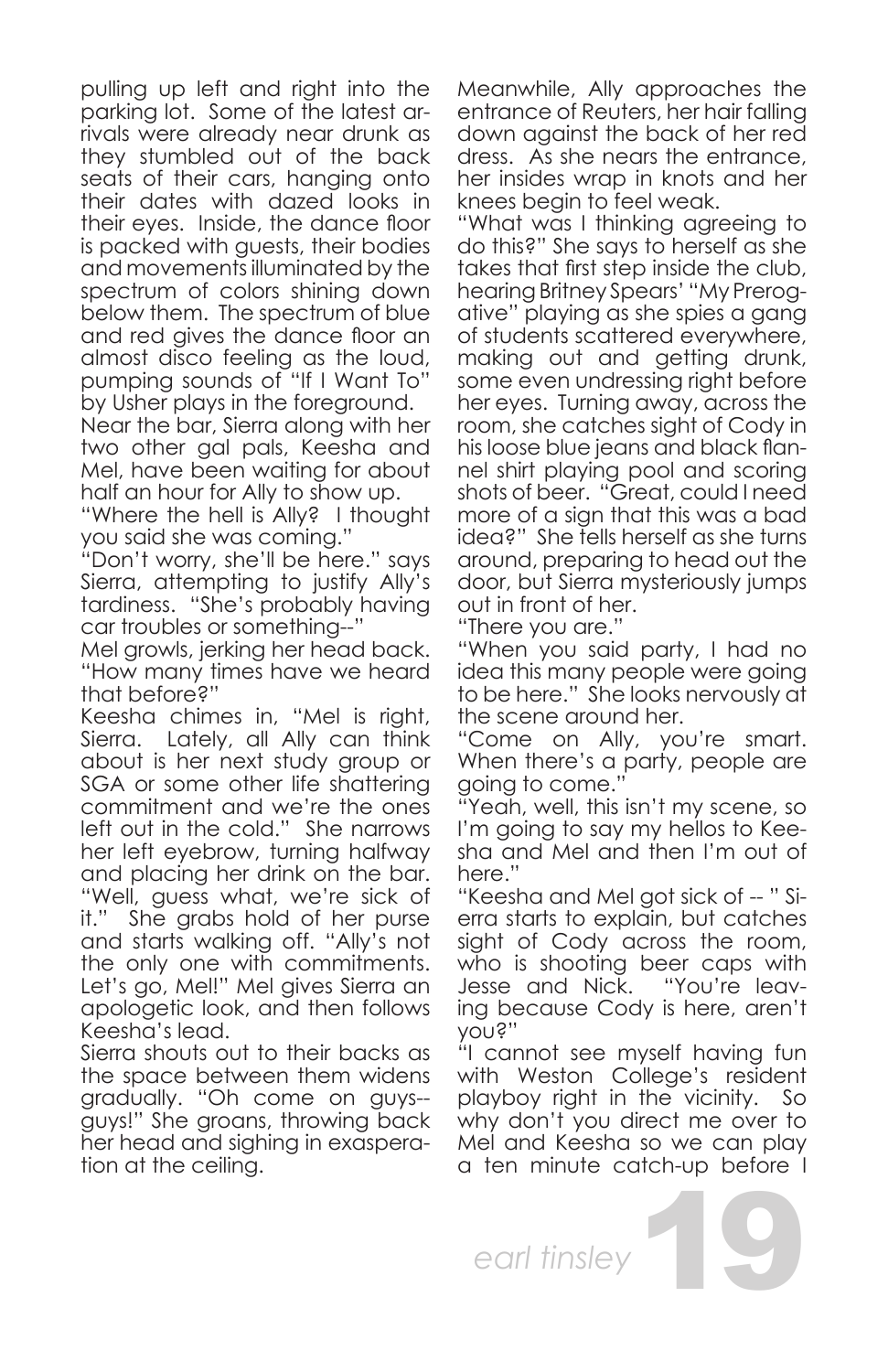leave."

"No need, Keesha and Mel left and I'm starting to think they had the right idea," she says with a look of discontent in her eyes as the eye shadow brightening her face begins to lose some of its glow.

Ally is caught off-guard by the remark. "What?"

Sierra barks, "This was supposed to be a girl's night out, but you're so wrapped up in your dislike of Cody Dallas that you're ignoring everyone around you. Two of your oldest friends just left feeling as if they meant nothing to you, but you're too busy cringing at the sight of Cody to even care."

"Well, I showed up, didn't I?"

Sierra voices in a light tone, "Yeah, but it might have been just as good as not showing up in the first place." Her cellular rings. She looks down at her cell and sees Keesha's name popping back at her. "I better answer this." She then walks off into an area where she can get better reception.

Ally sighs heavily and walks up to an available bar stool. Cody notices her at the bar as he breaks away from his pool game. He decides that it is the perfect time to make his move.

Clearing his throat as he approaches, he asks, "Can I offer you a drink?"

"Mr. Dallas, twice in one day, I must be lucky," she remarks flatly.

Cody catches her sarcasm, "Is it me or do you just talk to everyone that way?"

She pauses for a second and then strongly states with a smile, "It's you." She turns away from his glaring stare as the bartender approaches.

"Can I get you and your date a drink?"

20

"He's not my --"

"We'll have a glass of wine," Cody remarks, cutting her off as he pulls up a stool next to her. The bartender pulls out a bottle of his finest and pours them both a glass.

Ally reclines back in her seat, bewildered by what just took place. "What do you think you're doing?"

"I figured a glass of wine would loosen you up, release all those tensions that you're feeling."

"Really? I would hate to think you were stupid enough to believe you could get me drunk and make me one of your next conquests?" She says with a slight smile.

"I wouldn't dare think that, Ms. Carter. I know that you're much too smart for that." He returns the smile as the bartender returns with their wine.

Ally takes her drink and flashes the bartender a smile, "Thank you!" She then turns back to Cody as Sierra returns from her phone call.

"Well, I'm glad you were able to keep some company while I was gone."

Quickly rising from her seat, "I was actually waiting for you. Cody just helped himself to a -- "

"It doesn't matter. I have to go, Keesha and Mel are having a bit of car trouble." She says with a bit of a sting to her tone as she adjusts her purse along her shoulder.

Ally puts down her drink, "Well, I'll go with you." Cody takes the opportunity while no one is watching to slip a dose of Rohypnol into Ally's drink.

"Not necessary. Besides I don't think Keesha and Mel are really in the mood to see you. Good night!" Sierra then traipses off, leaving Ally with a feeling of abandonment.

Cody walks up behind her, hand-

*earl tinsley*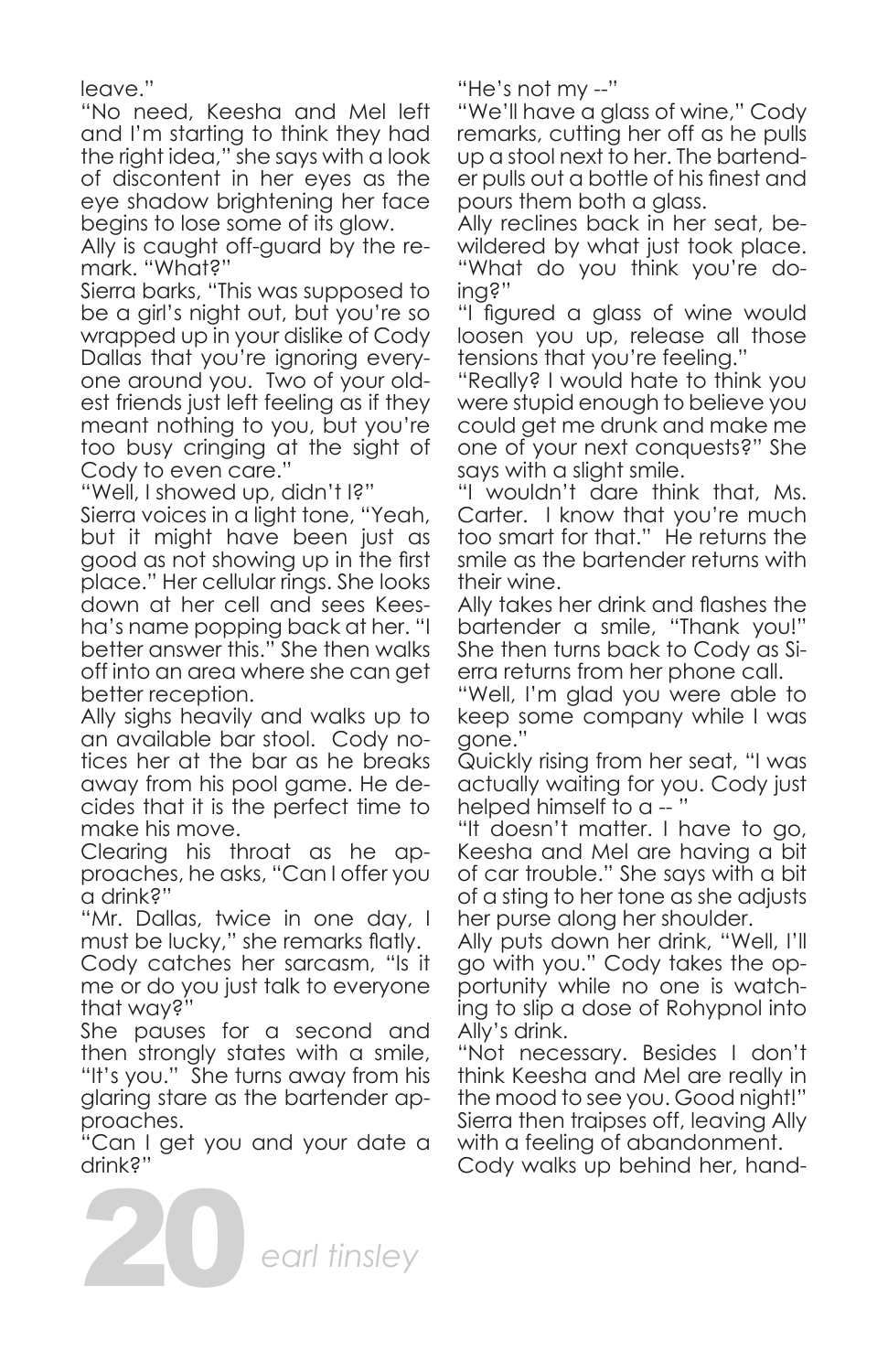ing her the glass of wine. "Well, I guess there is nothing keeping you from sharing a few minutes with me." Ally turns to him with an evil glare, but he doesn't back down. He picks up his glass and taps it against hers. "Join me, I'm sure a few little sips will make you feel a lot better or at least help numb some of the pain."

The smell of the wine so close to her, inching closer and closer to her mouth, she can taste the grape-like flavor coursing down her throat. Ally, although hesitant, is unable to refuse the offer.

"All right, I might as well since I'm here." Cody watches as she takes the first sip and then follows her lead. Cody then walks over to the table where they were previously sitting and pulls out a seat for Ally, she joins him without any objections. It isn't before long that Cody calls over the bartender for another round. \*\*\*

Fast forward an hour later, after three or four drinks, Cody lures Ally outside into an isolated area in the woods. As they trudge through the woods, you can see the moonlight from the crescent moon peering through the open area of the bushes. The ground below them is still quite wet from last night's rain shower and Ally is barely able to keep one leg firm on the ground as she stumbles across the quicksand-like area. They finally start to slow down as they reached a dryer area of the woods.

"What are we doing out here?" Ally asks, looking at the scene around her as she finds herself able to stand up more firmly.

Trekking behind her, "I though a change of scenery was in order." He grabs her by the hips and starts kissing the back of her neck softly. "How does that feel?" he inquires, his breath warm against her neck. Smiling with joy, "It feels like heaven, it feels... like I had too much to drink." She pulls herself away from his binding touch, feeling a bit disoriented as she tries to back away for some air. However, she missteps and trips over a branch lying aimlessly around, which causes her to land flat on her back. Cody smiles, looking down at the sight of her in the evening light as he gradually lowers his body over hers.

"You're way ahead of me, baby." He slips his tongue in her mouth, massaging it against hers. She does not fight the advances until he casually slides his right hand up her dress.

"What are you doing?" She says in a light tone, trying to move her body, but unable to because his upper body had her pinned.

Cody adjusts his body a little, moving a strand of hair from her face, "Its okay, I've brought protection." He then moves back down and starts massaging his tongue along her neck and working his way down. Her body subdues to the euphoric moment, but her brain is saying no. Eventually as his tongue begins to loosen the straps of her dress around her shoulders, she mutters no.

Zoning out her refusal, he pulls her dress up revealing her silk-laced panties as he lowers his head just below her waist. Ally again repeats, "No, please don't."

"Its okay baby, you're going to like this." He tells her as he unbuckles his pants and flashes his pearly whites as he slowly relinquishes her of her panties. Ally finds herself unable to move or tear his hand away as she feels the silk of her panties

21

*earl tinsley*